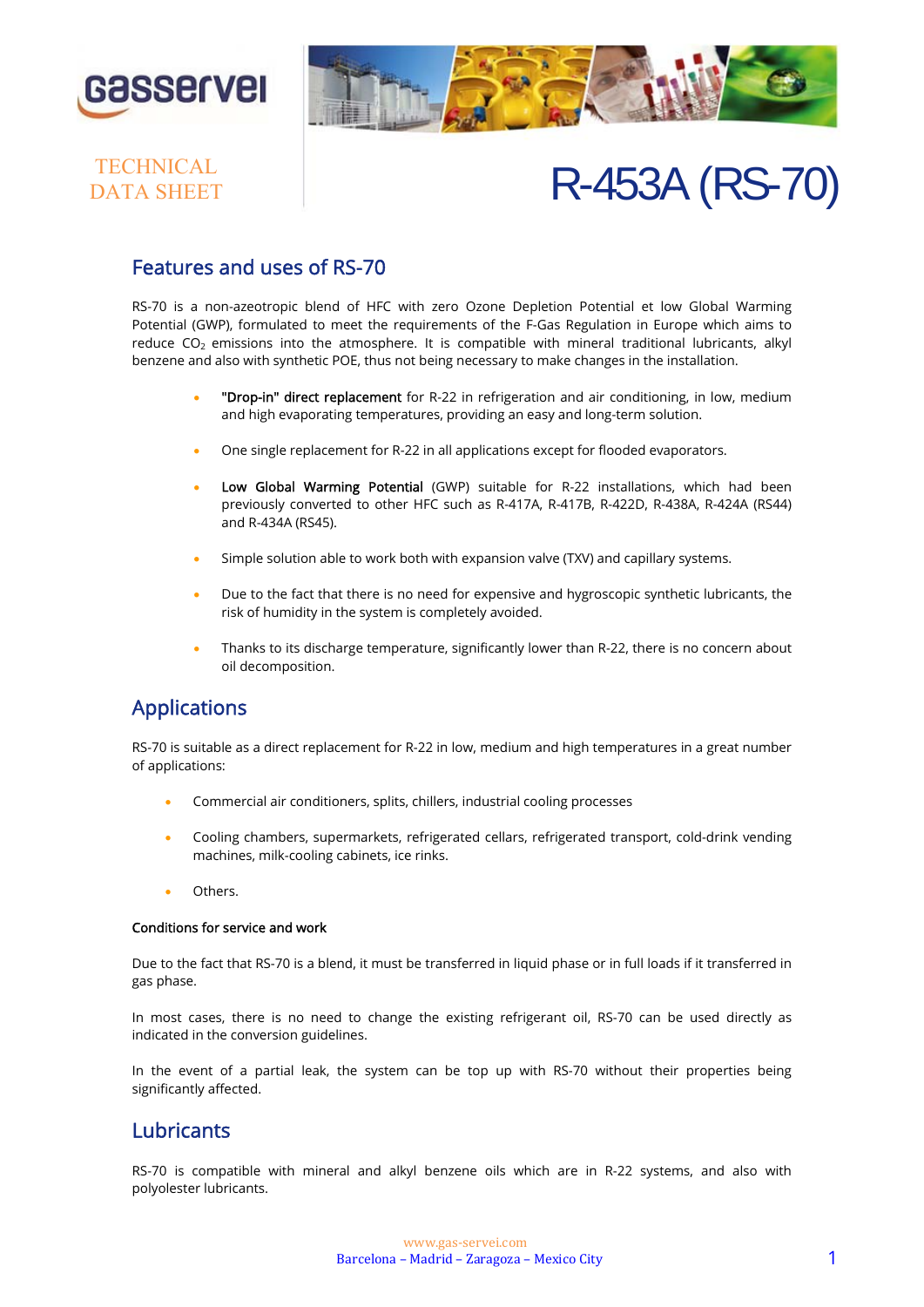

While in most cases there is no need to change lubricant, it is recommended to follow directions in relation to lubrication qualities and viscosity of compressor manufacturers. However, in systems with extensive and complex piping configuration, or in large volume of liquid containers or with very low work temperatures, it may be necessary to add a part of POE.

### Environmental Data

None of the RS-70 components contains chlorine, so the product has ODP = 0 (ozone depleting potential). As with all hydro fluorocarbons (HFCs), RS-70 has a direct Global Warming Potential (GWP), but this is counterbalanced by its low TEWI-Total Equivalent Warming Impact (greenhouse effect).

### **Security**

RS-70 is non-toxic, non-flammable, high security. It belongs to security classification A1 / group L1.

### Material compatibility

RS-70 is compatible with all materials commonly used in refrigeration systems which have previously worked with R-22.

In general, compatible materials with R-22 can be used with RS-70. It is recommended to check with the manufacturer the particularities for equipment adaptation with regard to compatibility of materials. In existing facilities with R-22, it may be necessary to replace some joints due to the different composition of RS-70, which contains HFC's.

### Pressure and Temperature Tables

The tables of refrigerant pressure, temperature and graphs indicate both bubble liquid point and pressure dew point.

Bubble Temperature: The temperature at which liquid refrigerant begins to vaporize at the given pressure. Below this temperature, refrigerant liquid is sub cooled.

Pressure dew point: The temperature at which refrigerant vapour begins to condense at given pressure. Above this temperature, refrigerant vapour is considered in superheated state.

Superheated vapour: To determine evaporator superheat, measure temperature and pressure line suction in evaporator outlet piping. Using P / T tables you can determine pressure dew point, with pressure measured in suction. Subtract to the dew point current temperature and this difference is the evaporator superheat.

Sub cooling in the refrigerant liquid: To determine sub-cooling in condenser, measure temperature condenser outlet pipe and measure pressure condenser outlet of the same pipe. Using table Pressure / Temperature to determine bubble point of fluid from condenser. Subtract measured temperature from boiling point determined and this difference is sub cooling of condenser refrigerant liquid.

Note: With the range of refrigerants RS, the average of evaporating and condensing temperatures will be the midpoint between bubble and dew temperature.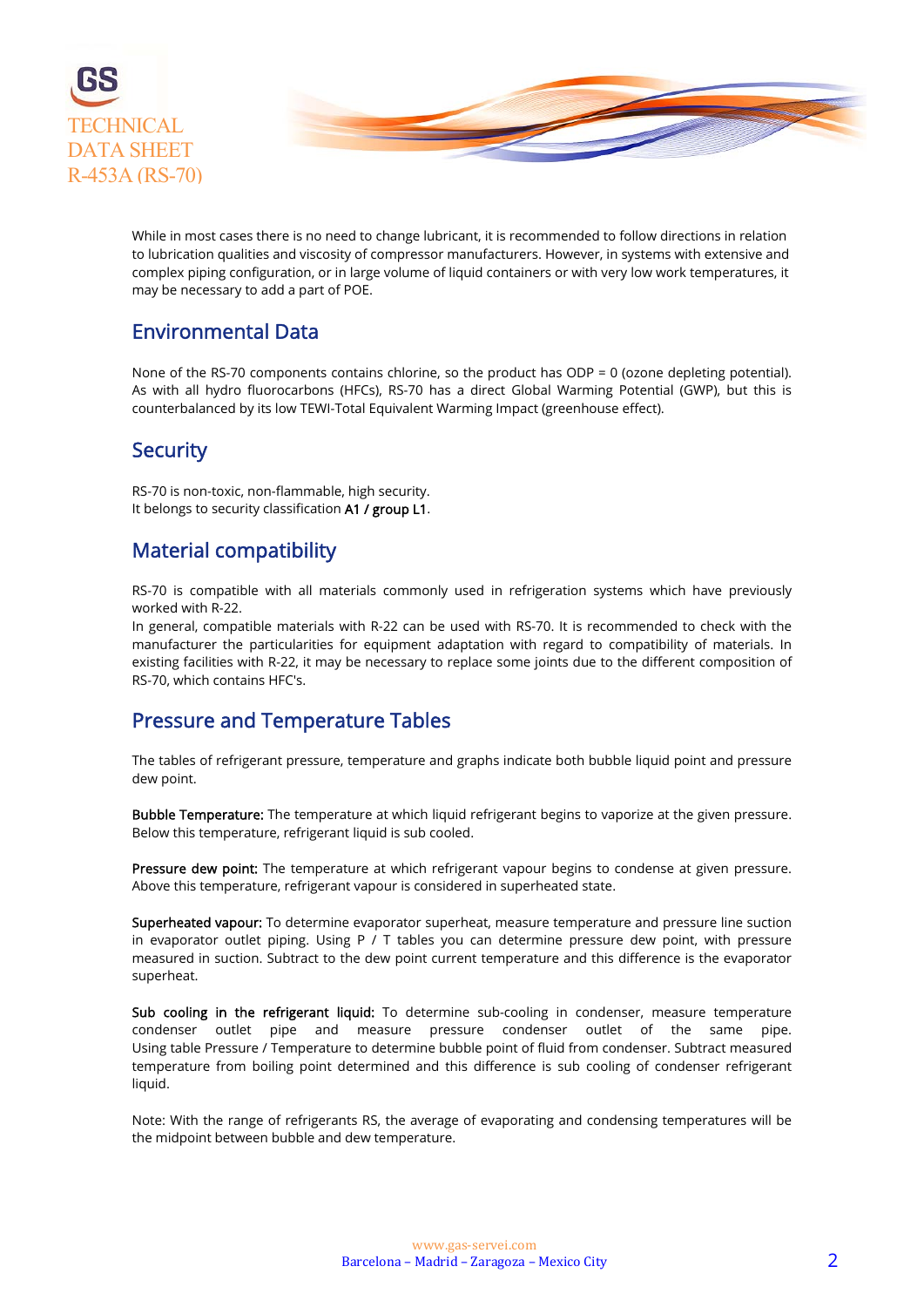



### **Components**

| Chemical name                              | % in weight | CAS N°   | EC N°     |
|--------------------------------------------|-------------|----------|-----------|
| 1,1,1,2- Tetrafluoroethane (R-134a)        | 53,8        | 811-97-2 | 212-377-0 |
| Pentafluoroethane (R-125)                  | 20,0        | 354-33-6 | 206-557-8 |
| Difluoromethane (R-32)                     | 20,0        | 75-10-5  | 200-839-4 |
| 1,1,1,2,3,3,3-Heptafluoropropane (R-227ea) | 5,0         | 431-89-0 | 207-079-2 |
| Iso-pentane (R-601a)                       | 0,6         | 78-78-4  | 201-142-8 |
| N-butane (R-600)                           | 0.6         | 106-97-8 | 203-448-7 |

### Physical properties

| PHYSICAL PROPERTIES                            | <b>UNITS</b>         | R-453A (RS-70)         | $R-22$    |
|------------------------------------------------|----------------------|------------------------|-----------|
| Molecular Weight                               | (kg/kmol)            | 88,80                  | 86,5      |
| Boiling point (1 atm.)                         | (°C)                 | $-42,2$ <sub>(1)</sub> | $-40,8$   |
| Critical temperature                           | (°C)                 | 87,9                   | 96,10     |
| Critical pressure                              | (bar a)              | 45,3                   | 49,9      |
| Liquid Density at 25°C                         | (kg/m <sup>3</sup> ) | 1136                   | 1191      |
| Saturated vapour density at 25°C               | (kg/m <sup>3</sup> ) | 41,7                   | 44,2      |
| Specific heat liquid at 25°C                   | $(k]/kg^oC)$         | 1,52                   | 1,26      |
| Specific heat vapour at 1 atm and 25°C         | (kJ/kg°C)            | 1,137                  | 1,18      |
| Steam pressure at 25°C                         | (bar a)              | 11,2 $(1)$             | 10,44     |
| Latent heat of vaporization (at boiling point) | $(k]/kg^oC)$         | $243_{(1)}$            | 234       |
| Glide temperature                              | (°C)                 | Aprox. 4,2             | $\Omega$  |
| Flammability in air at 1 atm                   | %vol.                | <b>No</b>              | <b>No</b> |
| ODP                                            |                      | $\Omega$               | 0,055     |
| <b>GWP</b>                                     |                      | 1765*                  | 1810      |
| Inhalation exposure (8h/day and 40 h/week)     | (ppm)                | 1000                   | 1000      |

(1) Bubble point

\* According to IPPCC-AR4/CIE (Fourth Assessment Report of the Intergovernmental Panel on Climate Change) -2007.

Remember to consult guidelines for RS-70 conversion.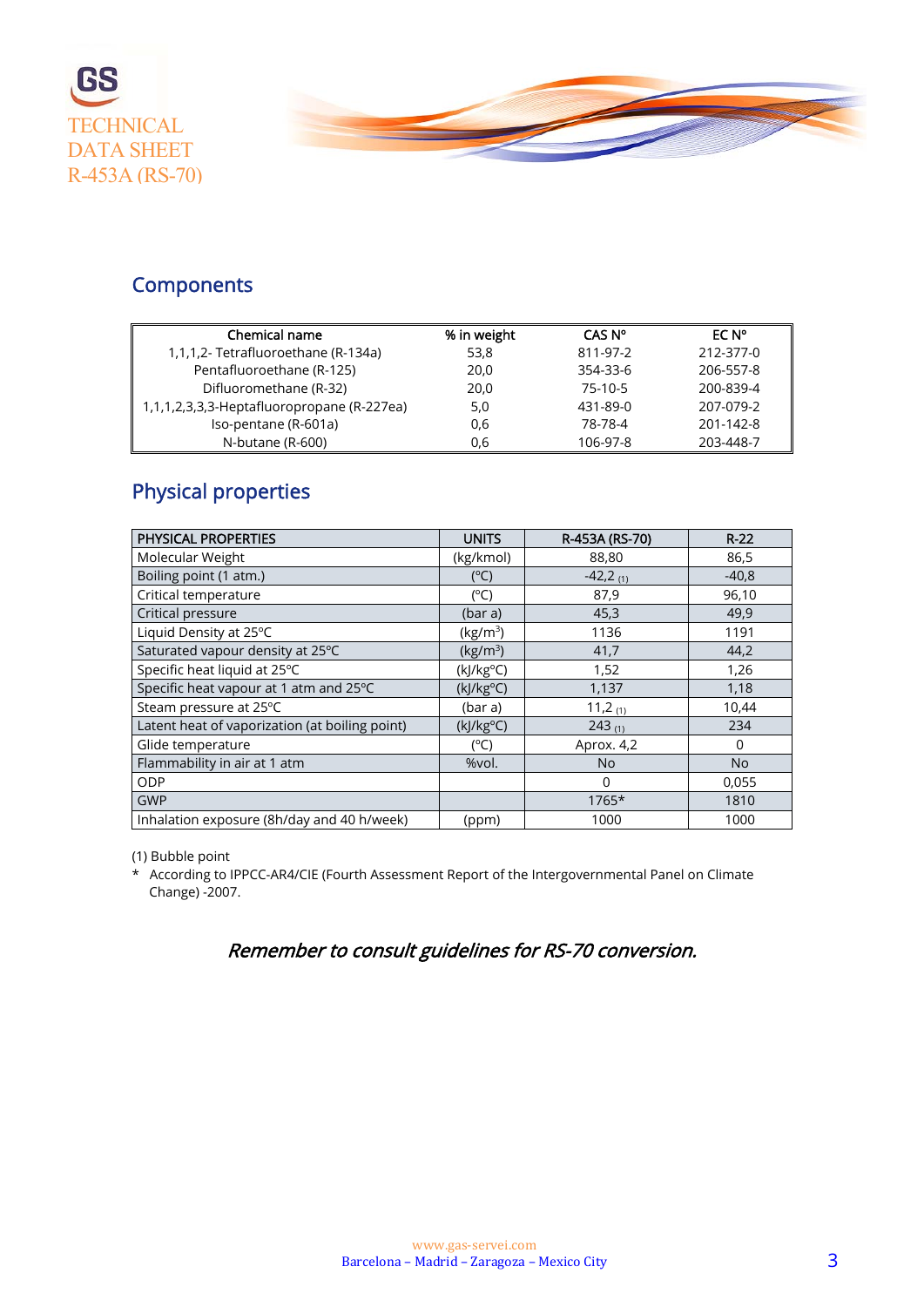

## R-453A (RS-70) Saturation Properties Absolute

|       | Pressure | Pressure | Density     | Density     | Enthalpy | Enthalpy | <b>Entropy</b> | <b>Entropy</b> |
|-------|----------|----------|-------------|-------------|----------|----------|----------------|----------------|
| T     | Liquid   | Vapour   | Liquid      | Vapour      | Liquid   | Vapour   | Liquid         | Vapour         |
| [°C]  | [bar]    | [bar]    | [ $kg/m3$ ] | [ $kg/m3$ ] | [kJ/kg]  | [kJ/kg]  | [kJ/K·kg]      | [kJ/K·kg]      |
| -60   | 0.40124  | 0.25403  | 1422.4      | 1.2933      | 120.94   | 371.93   | 0.77845        | 1.9772         |
| $-59$ | 0.42472  | 0.27052  | 1419.5      | 1.3717      | 122.22   | 372.55   | 0.78445        | 1.9743         |
| $-58$ | 0.44930  | 0.28786  | 1416.6      | 1.4540      | 123.50   | 373.17   | 0.79042        | 1.9715         |
| $-57$ | 0.47502  | 0.30611  | 1413.6      | 1.5402      | 124.79   | 373.79   | 0.79637        | 1.9687         |
| $-56$ | 0.50191  | 0.32529  | 1410.7      | 1.6304      | 126.08   | 374.41   | 0.80230        | 1.9660         |
| $-55$ | 0.53002  | 0.34543  | 1407.8      | 1.7249      | 127.36   | 375.03   | 0.80821        | 1.9633         |
| $-54$ | 0.55938  | 0.36658  | 1404.8      | 1.8236      | 128.65   | 375.64   | 0.81409        | 1.9606         |
| $-53$ | 0.59004  | 0.38877  | 1401.9      | 1.9269      | 129.94   | 376.26   | 0.81996        | 1.9581         |
| $-52$ | 0.62202  | 0.41204  | 1398.9      | 2.0348      | 131.23   | 376.87   | 0.82580        | 1.9555         |
| $-51$ | 0.65539  | 0.43642  | 1396.0      | 2.1475      | 132.53   | 377.49   | 0.83162        | 1.9530         |
| $-50$ | 0.69017  | 0.46195  | 1393.0      | 2.2651      | 133.82   | 378.10   | 0.83743        | 1.9506         |
| $-49$ | 0.72641  | 0.48868  | 1390.0      | 2.3878      | 135.12   | 378.71   | 0.84321        | 1.9482         |
| $-48$ | 0.76415  | 0.51665  | 1387.1      | 2.5157      | 136.41   | 379.33   | 0.84897        | 1.9458         |
| $-47$ | 0.80345  | 0.54589  | 1384.1      | 2.6490      | 137.71   | 379.94   | 0.85471        | 1.9435         |
| $-46$ | 0.84433  | 0.57645  | 1381.1      | 2.7879      | 139.01   | 380.55   | 0.86044        | 1.9413         |
| $-45$ | 0.88686  | 0.60836  | 1378.1      | 2.9326      | 140.32   | 381.16   | 0.86614        | 1.9390         |
| $-44$ | 0.93106  | 0.64168  | 1375.1      | 3.0831      | 141.62   | 381.77   | 0.87183        | 1.9369         |
| $-43$ | 0.97700  | 0.67645  | 1372.1      | 3.2397      | 142.92   | 382.37   | 0.87750        | 1.9347         |
| $-42$ | 1.02470  | 0.71271  | 1369.0      | 3.4026      | 144.23   | 382.98   | 0.88315        | 1.9326         |
| $-41$ | 1.07430  | 0.75051  | 1366.0      | 3.5719      | 145.54   | 383.59   | 0.88878        | 1.9305         |
| $-40$ | 1.12570  | 0.78990  | 1363.0      | 3.7478      | 146.85   | 384.19   | 0.89439        | 1.9285         |
| $-39$ | 1.17900  | 0.83091  | 1359.9      | 3.9305      | 148.16   | 384.79   | 0.89999        | 1.9265         |
| $-38$ | 1.23430  | 0.87361  | 1356.9      | 4.1202      | 149.47   | 385.39   | 0.90557        | 1.9246         |
| $-37$ | 1.29160  | 0.91803  | 1353.8      | 4.3170      | 150.79   | 385.99   | 0.91114        | 1.9226         |
| $-36$ | 1.35100  | 0.96423  | 1350.7      | 4.5213      | 152.11   | 386.59   | 0.91668        | 1.9207         |
| $-35$ | 1.41260  | 1.01230  | 1347.6      | 4.7331      | 153.43   | 387.19   | 0.92221        | 1.9189         |
| $-34$ | 1.47630  | 1.06220  | 1344.5      | 4.9526      | 154.75   | 387.78   | 0.92773        | 1.9171         |
| $-33$ | 1.54220  | 1.11400  | 1341.4      | 5.1802      | 156.07   | 388.38   | 0.93323        | 1.9153         |
| $-32$ | 1.61040  | 1.16780  | 1338.3      | 5.4159      | 157.39   | 388.97   | 0.93871        | 1.9135         |
| $-31$ | 1.68100  | 1.22360  | 1335.2      | 5.6600      | 158.72   | 389.56   | 0.94418        | 1.9118         |
| $-30$ | 1.75390  | 1.28160  | 1332.1      | 5.9128      | 160.05   | 390.15   | 0.94964        | 1.9101         |
| $-29$ | 1.82930  | 1.34160  | 1328.9      | 6.1743      | 161.38   | 390.74   | 0.95508        | 1.9084         |
| $-28$ | 1.90720  | 1.40390  | 1325.8      | 6.4449      | 162.71   | 391.32   | 0.96050        | 1.9068         |
| $-27$ | 1.98760  | 1.46840  | 1322.6      | 6.7248      | 164.05   | 391.91   | 0.96591        | 1.9052         |
| $-26$ | 2.07070  | 1.53520  | 1319.4      | 7.0142      | 165.39   | 392.49   | 0.97131        | 1.9036         |
| $-25$ | 2.15640  | 1.60440  | 1316.3      | 7.3134      | 166.73   | 393.07   | 0.97669        | 1.9020         |
| $-24$ | 2.24480  | 1.67600  | 1313.1      | 7.6225      | 168.07   | 393.65   | 0.98206        | 1.9005         |
| $-23$ | 2.33600  | 1.75010  | 1309.8      | 7.9419      | 169.41   | 394.23   | 0.98742        | 1.8990         |
| $-22$ | 2.43010  | 1.82670  | 1306.6      | 8.2718      | 170.76   | 394.80   | 0.99276        | 1.8975         |
| $-21$ | 2.52710  | 1.90600  | 1303.4      | 8.6123      | 172.11   | 395.37   | 0.99809        | 1.8961         |
| $-20$ | 2.62700  | 1.98780  | 1300.1      | 8.9639      | 173.46   | 395.94   | 1.00340        | 1.8946         |
| $-19$ | 2.72990  | 2.07240  | 1296.9      | 9.3268      | 174.81   | 396.51   | 1.00870        | 1.8932         |
| $-18$ | 2.83590  | 2.15980  | 1293.6      | 9.7011      | 176.17   | 397.07   | 1.01400        | 1.8918         |
| $-17$ | 2.94510  | 2.25000  | 1290.3      | 10.0870     | 177.53   | 397.64   | 1.01930        | 1.8905         |
| $-16$ | 3.05740  | 2.34310  | 1287.0      | 10.4860     | 178.89   | 398.20   | 1.02460        | 1.8891         |
| $-15$ | 3.17300  | 2.43920  | 1283.7      | 10.8960     | 180.25   | 398.76   | 1.02980        | 1.8878         |
| $-14$ | 3.29190  | 2.53830  | 1280.4      | 11.3190     | 181.62   | 399.31   | 1.03510        | 1.8865         |
| $-13$ | 3.41420  | 2.64040  | 1277.1      | 11.7560     | 182.99   | 399.86   | 1.04030        | 1.8852         |
| $-12$ | 3.54000  | 2.74580  | 1273.7      | 12.2050     | 184.36   | 400.41   | 1.04550        | 1.8839         |
| $-11$ | 3.66920  | 2.85440  | 1270.3      | 12.6680     | 185.73   | 400.96   | 1.05070        | 1.8827         |
| $-10$ | 3.80200  | 2.96620  | 1266.9      | 13.1450     | 187.11   | 401.51   | 1.05590        | 1.8815         |
| -9    | 3.93850  | 3.08140  | 1263.5      | 13.6360     | 188.49   | 402.05   | 1.06110        | 1.8803         |
| -8    | 4.07870  | 3.20010  | 1260.1      | 14.1410     | 189.88   | 402.59   | 1.06630        | 1.8791         |
| $-7$  | 4.22260  | 3.32220  | 1256.7      | 14.6620     | 191.26   | 403.12   | 1.07150        | 1.8779         |
| -6    | 4.37030  | 3.44780  | 1253.3      | 15.1980     | 192.65   | 403.66   | 1.07670        | 1.8767         |
| $-5$  | 4.52200  | 3.57720  | 1249.8      | 15.7490     | 194.04   | 404.19   | 1.08180        | 1.8756         |
| $-4$  | 4.67760  | 3.71020  | 1246.3      | 16.3160     | 195.44   | 404.71   | 1.08700        | 1.8745         |
| $-3$  | 4.83720  | 3.84690  | 1242.8      | 16.8990     | 196.84   | 405.24   | 1.09210        | 1.8734         |
| $-2$  | 5.00090  | 3.98750  | 1239.3      | 17.4990     | 198.24   | 405.76   | 1.09720        | 1.8723         |
| $-1$  | 5.16880  | 4.13200  | 1235.7      | 18.1160     | 199.64   | 406.28   | 1.10240        | 1.8712         |
|       |          |          |             |             |          |          |                |                |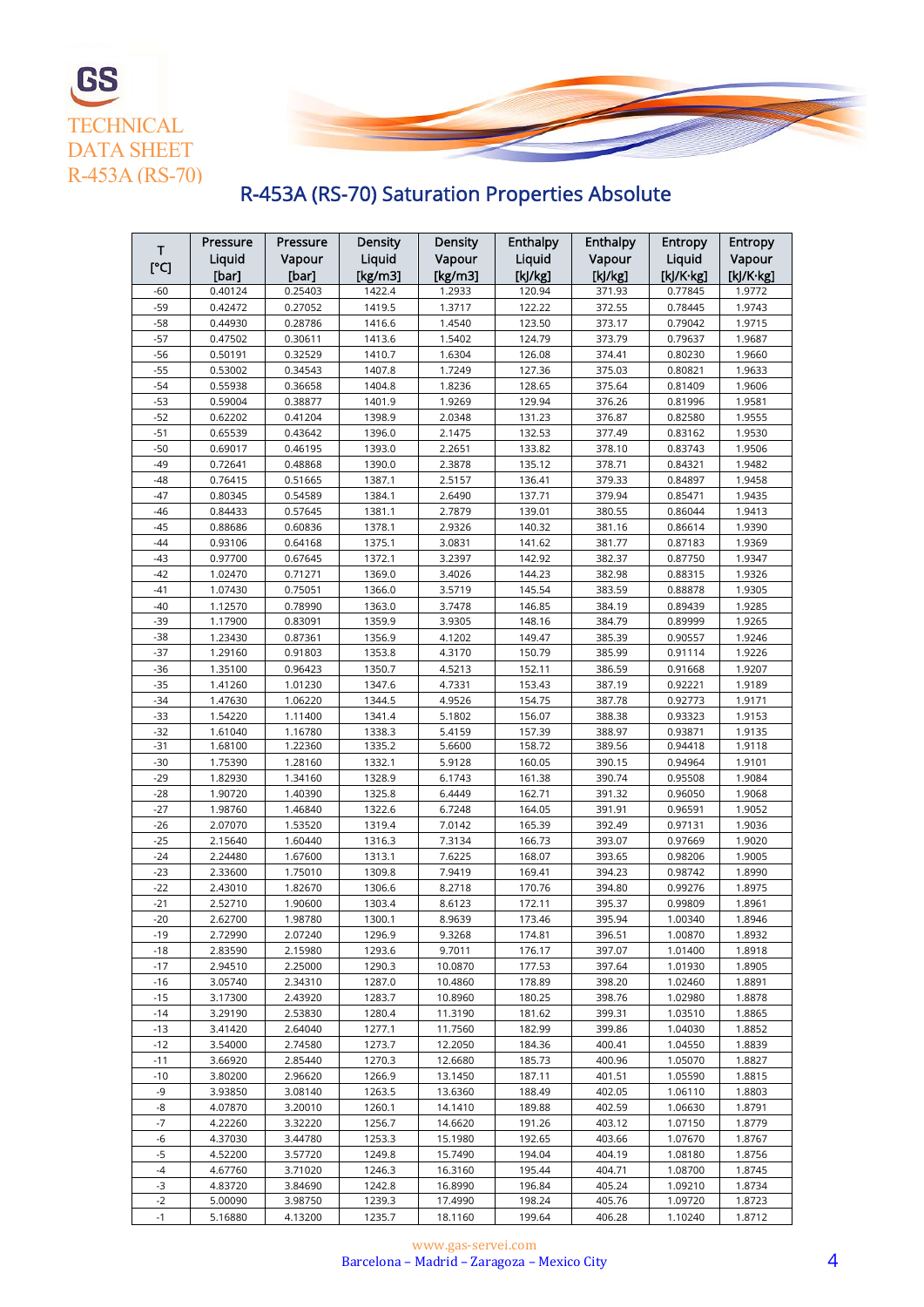

# R-453A (RS-70) Saturation Properties Absolute

**TECHNICAL** 

**GS** 

| т<br>[°C]      | Pressure<br>Liquid   | Pressure<br>Vapour   | Density<br>Liquid | Density<br>Vapour  | Enthalpy<br>Liquid | <b>Enthalpy</b><br>Vapour | Entropy<br>Liquid  | <b>Entropy</b><br>Vapour |
|----------------|----------------------|----------------------|-------------------|--------------------|--------------------|---------------------------|--------------------|--------------------------|
|                | [bar]                | [bar]                | [ $kg/m3$ ]       | [kg/m3]            | [k]/kg]            | [k]/kg]                   | [kJ/K·kg]          | [kJ/K·kg]                |
| 0              | 5.34090              | 4.28050              | 1232.2            | 18.7510            | 201.05             | 406.79                    | 1.10750            | 1.8701                   |
| 1              | 5.51720              | 4.43310              | 1228.6            | 19.4030            | 202.46             | 407.30                    | 1.11260            | 1.8691                   |
| $\overline{2}$ | 5.69800              | 4.58980              | 1225.0            | 20.0740            | 203.88             | 407.81                    | 1.11770            | 1.8680                   |
| 3              | 5.88310              | 4.75060              | 1221.4            | 20.7630            | 205.30             | 408.31                    | 1.12280            | 1.8670                   |
| 4              | 6.07280              | 4.91580              | 1217.8            | 21.4710            | 206.72             | 408.81                    | 1.12780            | 1.8660                   |
| 5              | 6.26700              | 5.08530              | 1214.1            | 22.1990            | 208.14             | 409.31                    | 1.13290            | 1.8649                   |
| 6              | 6.46590              | 5.25920              | 1210.4            | 22.9470            | 209.57             | 409.80                    | 1.13800            | 1.8639                   |
| $\overline{7}$ | 6.66940              | 5.43760              | 1206.7            | 23.7160            | 211.01             | 410.28                    | 1.14310            | 1.8630                   |
| 8              | 6.87780              | 5.62060              | 1203.0            | 24.5050            | 212.44             | 410.77                    | 1.14810            | 1.8620                   |
| 9              | 7.09100              | 5.80830              | 1199.3            | 25.3170            | 213.88             | 411.25                    | 1.15320            | 1.8610                   |
| 10             | 7.30900              | 6.00070              | 1195.5            | 26.1500            | 215.33             | 411.72                    | 1.15820            | 1.8600                   |
| 11             | 7.53210              | 6.19790              | 1191.7            | 27.0050            | 216.78             | 412.19                    | 1.16330            | 1.8591                   |
| 12             | 7.76020              | 6.40000              | 1187.9            | 27.8840            | 218.23             | 412.66                    | 1.16830            | 1.8581                   |
| 13             | 7.99350              | 6.60710              | 1184.1            | 28.7860            | 219.69             | 413.12                    | 1.17330            | 1.8572                   |
| 14             | 8.23190              | 6.81930              | 1180.2            | 29.7130            | 221.15             | 413.58                    | 1.17830            | 1.8562                   |
| 15             | 8.47570              | 7.03660              | 1176.3            | 30.6640            | 222.61             | 414.03                    | 1.18340            | 1.8553                   |
| 16             | 8.72470              | 7.25910              | 1172.4            | 31.6410            | 224.08             | 414.48                    | 1.18840            | 1.8544                   |
| 17             | 8.97920              | 7.48690              | 1168.4            | 32.6440            | 225.56             | 414.92                    | 1.19340            | 1.8535                   |
| 18             | 9.23920              | 7.72010              | 1164.4            | 33.6740            | 227.03             | 415.35                    | 1.19840            | 1.8525                   |
| 19             | 9.50470              | 7.95870              | 1160.4            | 34.7320            | 228.52             | 415.79                    | 1.20340            | 1.8516                   |
| 20             | 9.77580              | 8.20300              | 1156.4            | 35.8170            | 230.01             | 416.21                    | 1.20840            | 1.8507                   |
| 21             | 10.05300             | 8.45290              | 1152.3            | 36.9320            | 231.50             | 416.63                    | 1.21340            | 1.8498                   |
| 22             | 10.33500             | 8.70850              | 1148.2            | 38.0760            | 233.00             | 417.05                    | 1.21840            | 1.8489                   |
| 23             | 10.62400             | 8.96990              | 1144.1            | 39.2500            | 234.50             | 417.45                    | 1.22340            | 1.8480                   |
| 24             | 10.91800             | 9.23730              | 1139.9            | 40.4560            | 236.01             | 417.86                    | 1.22840            | 1.8471                   |
| 25             | 11.21900             | 9.51060              | 1135.7            | 41.6940            | 237.52             | 418.25                    | 1.23340            | 1.8462                   |
| 26             | 11.52500             | 9.79010              | 1131.5            | 42.9650            | 239.04             | 418.64                    | 1.23840            | 1.8453                   |
| 27<br>28       | 11.83800<br>12.15700 | 10.07600<br>10.36800 | 1127.2<br>1122.9  | 44.2700<br>45.6100 | 240.57<br>242.10   | 419.02<br>419.40          | 1.24340<br>1.24840 | 1.8444<br>1.8435         |
| 29             | 12.48200             | 10.66600             | 1118.6            | 46.9860            | 243.63             | 419.77                    | 1.25340            | 1.8425                   |
| 30             | 12.81400             | 10.97100             | 1114.2            | 48.3990            | 245.18             | 420.13                    | 1.25840            | 1.8416                   |
| 31             | 13.15200             | 11.28200             | 1109.7            | 49.8500            | 246.72             | 420.49                    | 1.26340            | 1.8407                   |
| 32             | 13.49700             | 11.60000             | 1105.3            | 51.3400            | 248.28             | 420.83                    | 1.26840            | 1.8398                   |
| 33             | 13.84800             | 11.92500             | 1100.8            | 52.8700            | 249.84             | 421.17                    | 1.27340            | 1.8389                   |
| 34             | 14.20600             | 12.25600             | 1096.2            | 54.4420            | 251.41             | 421.50                    | 1.27840            | 1.8379                   |
| 35             | 14.57100             | 12.59500             | 1091.6            | 56.0570            | 252.98             | 421.82                    | 1.28340            | 1.8370                   |
| 36             | 14.94300             | 12.94100             | 1086.9            | 57.7160            | 254.56             | 422.14                    | 1.28840            | 1.8360                   |
| 37             | 15.32100             | 13.29400             | 1082.2            | 59.4210            | 256.15             | 422.44                    | 1.29340            | 1.8351                   |
| 38             | 15.70700             | 13.65400             | 1077.5<br>1072.7  | 61.1730<br>62.9740 | 257.74             | 422.74                    | 1.29850            | 1.8341                   |
| 39<br>40       | 16.10000<br>16.50000 | 14.02100<br>14.39600 | 1067.8            | 64.8250            | 259.35<br>260.96   | 423.03<br>423.30          | 1.30350<br>1.30850 | 1.8331<br>1.8321         |
| 41             | 16.90700             | 14.77900             | 1062.9            | 66.7280            | 262.57             | 423.57                    | 1.31360            | 1.8311                   |
| 42             | 17.32200             | 15.16900             | 1058.0            | 68.6850            | 264.20             | 423.83                    | 1.31860            | 1.8301                   |
| 43             | 17.74400             | 15.56800             | 1052.9            | 70.6980            | 265.83             | 424.07                    | 1.32360            | 1.8291                   |
| 44             | 18.17300             | 15.97400             | 1047.8            | 72.7690            | 267.48             | 424.31                    | 1.32870            | 1.8280                   |
| 45             | 18.61000             | 16.38800             | 1042.7            | 74.9000            | 269.13             | 424.53                    | 1.33380            | 1.8270                   |
| 46             | 19.05500             | 16.81100             | 1037.5            | 77.0930            | 270.79             | 424.75                    | 1.33880            | 1.8259                   |
| 47             | 19.50800             | 17.24100             | 1032.2            | 79.3520            | 272.46             | 424.94                    | 1.34390            | 1.8248                   |
| 48             | 19.96900             | 17.68100             | 1026.8            | 81.6770            | 274.14             | 425.13                    | 1.34900            | 1.8237                   |
| 49             | 20.43700             | 18.12900             | 1021.4            | 84.0730            | 275.83             | 425.30                    | 1.35410            | 1.8225                   |
| 50             | 20.91400             | 18.58500             | 1015.9            | 86.5420            | 277.52             | 425.46                    | 1.35930            | 1.8214                   |
| 51             | 21.39800             | 19.05100<br>19.52500 | 1010.3            | 89.0870            | 279.24             | 425.61                    | 1.36440            | 1.8202                   |
| 52<br>53       | 21.89100<br>22.39300 | 20.00900             | 1004.6<br>998.8   | 91.7110<br>94.4190 | 280.96<br>282.69   | 425.74<br>425.85          | 1.36960<br>1.37470 | 1.8190<br>1.8177         |
| 54             | 22.90200             | 20.50100             | 993.0             | 97.2140            | 284.44             | 425.95                    | 1.37990            | 1.8164                   |
| 55             | 23.42100             | 21.00400             | 987.0             | 100.1000           | 286.19             | 426.03                    | 1.38510            | 1.8151                   |
| 56             | 23.94700             | 21.51600             | 981.0             | 0.00970            | 287.96             | 426.10                    | 1.39030            | 1.8138                   |
| 57             | 24.48300             | 22.03800             | 974.8             | 0.00942            | 289.75             | 426.14                    | 1.39560            | 1.8124                   |
| 58             | 25.02700             | 22.56900             | 968.5             | 0.00914            | 291.55             | 426.17                    | 1.40090            | 1.8110                   |
| 59             | 25.58000             | 23.11100             | 962.1             | 0.00888            | 293.36             | 426.17                    | 1.40620            | 1.8095                   |
| 60             | 26.14300             | 23.66300             | 955.6             | 0.00862            | 295.19             | 426.15                    | 1.41150            | 1.8080                   |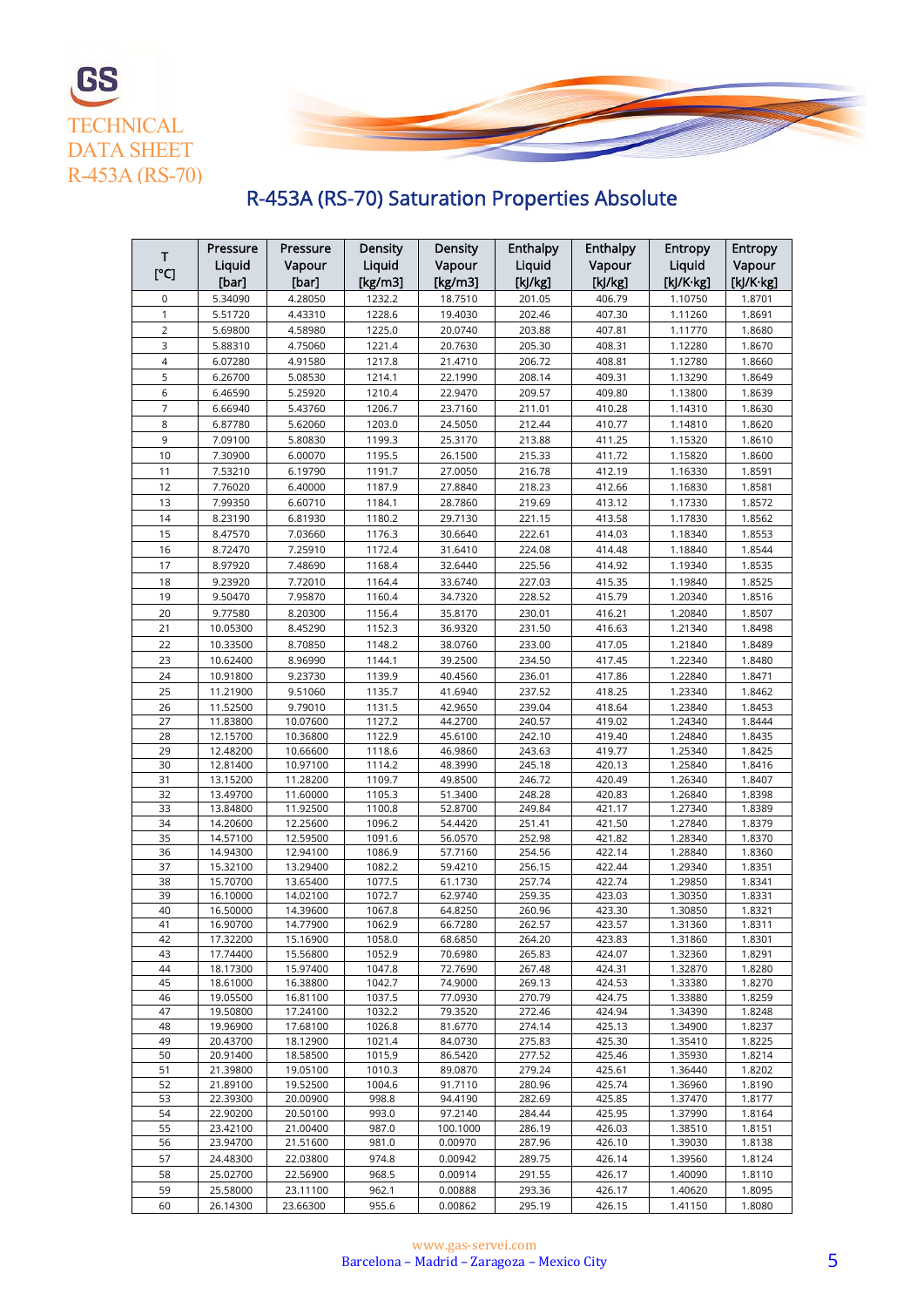

## R-453A (RS-70) Saturation Properties Gauge

**TECHNICAL** DATA SHEET R-453A (RS-70)

**GS** 

| Т              | Pressure                 | Pressure                 | <b>Density</b>   | Density            | <b>Enthalpy</b>  | Enthalpy         | <b>Entropy</b>     | <b>Entropy</b>   |
|----------------|--------------------------|--------------------------|------------------|--------------------|------------------|------------------|--------------------|------------------|
| $[^{\circ}C]$  | Liquid                   | Vapour                   | Liquid           | Vapour             | Liquid           | Vapour           | Liquid             | Vapour           |
|                | [bar]                    | [bar]                    | [ $kg/m3$ ]      | [ $kg/m3$ ]        | [k]/kg]          | [k]/kg]          | [kJ/K·kg]          | [kJ/K·kg]        |
| $-60$          | $-0.61201$               | $-0.75922$               | 1422.4           | 12.933             | 120.94           | 371.93           | 0.77845            | 19.772           |
| $-59$          | $-0.58853$               | $-0.74273$               | 1419.5           | 13.717             | 122.22           | 372.55           | 0.78445            | 19.743           |
| $-58$          | $-0.56395$               | $-0.72539$               | 1416.6           | 14.540             | 123.50           | 373.17           | 0.79042            | 19.715           |
| $-57$          | $-0.53823$               | $-0.70714$               | 1413.6           | 15.402             | 124.79           | 373.79           | 0.79637            | 19.687           |
| $-56$          | $-0.51134$               | $-0.68796$               | 1410.7           | 16.304             | 126.08           | 374.41           | 0.80230            | 19.660           |
| $-55$          | -0.48323                 | $-0.66782$               | 1407.8           | 17.249             | 127.36           | 375.03           | 0.80821            | 19.633           |
| $-54$          | $-0.45387$               | $-0.64667$               | 1404.8           | 18.236             | 128.65           | 375.64           | 0.81409            | 19.606           |
| $-53$          | $-0.42321$               | $-0.62448$               | 1401.9           | 19.269             | 129.94           | 376.26           | 0.81996            | 19.581           |
| $-52$          | -0.39123                 | $-0.60121$               | 1398.9           | 20.348             | 131.23           | 376.87           | 0.82580            | 19.555           |
| $-51$          | $-0.35786$               | $-0.57683$               | 1396.0           | 21.475             | 132.53           | 377.49           | 0.83162            | 19.530           |
| $-50$<br>$-49$ | $-0.32308$<br>$-0.28684$ | $-0.55130$               | 1393.0           | 22.651             | 133.82           | 378.10<br>378.71 | 0.83743            | 19.506<br>19.482 |
| $-48$          | $-0.24910$               | $-0.52457$<br>$-0.49660$ | 1390.0<br>1387.1 | 23.878<br>25.157   | 135.12<br>136.41 | 379.33           | 0.84321<br>0.84897 | 19.458           |
| $-47$          | $-0.20980$               | $-0.46736$               | 1384.1           | 26.490             | 137.71           | 379.94           | 0.85471            | 19.435           |
| -46            | $-0.16892$               | $-0.43680$               | 1381.1           | 27.879             | 139.01           | 380.55           | 0.86044            | 19.413           |
| $-45$          | -0.12639                 | $-0.40489$               | 1378.1           | 29.326             | 140.32           | 381.16           | 0.86614            | 19.390           |
| $-44$          | $-0.08219$               | $-0.37157$               | 1375.1           | 30.831             | 141.62           | 381.77           | 0.87183            | 19.369           |
| $-43$          | $-0.03625$               | $-0.33680$               | 1372.1           | 32.397             | 142.92           | 382.37           | 0.87750            | 19.347           |
| $-42$          | 0.01146                  | $-0.30054$               | 1369.0           | 34.026             | 144.23           | 382.98           | 0.88315            | 19.326           |
| $-41$          | 0.06100                  | $-0.26274$               | 1366.0           | 35.719             | 145.54           | 383.59           | 0.88878            | 19.305           |
| $-40$          | 0.11242                  | $-0.22335$               | 1363.0           | 37.478             | 146.85           | 384.19           | 0.89439            | 19.285           |
| $-39$          | 0.16575                  | $-0.18234$               | 1359.9           | 39.305             | 148.16           | 384.79           | 0.89999            | 19.265           |
| $-38$          | 0.22106                  | $-0.13964$               | 1356.9           | 41.202             | 149.47           | 385.39           | 0.90557            | 19.246           |
| $-37$          | 0.27839                  | $-0.09522$               | 1353.8           | 43.170             | 150.79           | 385.99           | 0.91114            | 19.226           |
| $-36$          | 0.33780                  | $-0.04902$               | 1350.7           | 45.213             | 152.11           | 386.59           | 0.91668            | 19.207           |
| $-35$          | 0.39932                  | $-0.00100$               | 1347.6           | 47.331             | 153.43           | 387.19           | 0.92221            | 19.189           |
| $-34$          | 0.46303                  | 0.04890                  | 1344.5           | 49.526             | 154.75           | 387.78           | 0.92773            | 19.171           |
| -33<br>$-32$   | 0.52896                  | 0.10074                  | 1341.4           | 51.802             | 156.07           | 388.38           | 0.93323            | 19.153           |
| $-31$          | 0.59718<br>0.66773       | 0.15455<br>0.21039       | 1338.3<br>1335.2 | 54.159<br>56.600   | 157.39<br>158.72 | 388.97<br>389.56 | 0.93871<br>0.94418 | 19.135<br>19.118 |
| $-30$          | 0.74067                  | 0.26832                  | 1332.1           | 59.128             | 160.05           | 390.15           | 0.94964            | 19.101           |
| $-29$          | 0.81605                  | 0.32839                  | 1328.9           | 61.743             | 161.38           | 390.74           | 0.95508            | 19.084           |
| $-28$          | 0.89393                  | 0.39066                  | 1325.8           | 64.449             | 162.71           | 391.32           | 0.96050            | 19.068           |
| $-27$          | 0.97437                  | 0.45518                  | 1322.6           | 67.248             | 164.05           | 391.91           | 0.96591            | 19.052           |
| $-26$          | 105.740                  | 0.52200                  | 1319.4           | 70.142             | 165.39           | 392.49           | 0.97131            | 19.036           |
| $-25$          | 114.310                  | 0.59118                  | 1316.3           | 73.134             | 166.73           | 393.07           | 0.97669            | 19.020           |
| $-24$          | 123.160                  | 0.66279                  | 1313.1           | 76.225             | 168.07           | 393.65           | 0.98206            | 19.005           |
| $-23$          | 132.280                  | 0.73687                  | 1309.8           | 79.419             | 169.41           | 394.23           | 0.98742            | 18.990           |
| $-22$          | 141.680                  | 0.81349                  | 1306.6           | 82.718             | 170.76           | 394.80           | 0.99276            | 18.975           |
| $-21$          | 151.380                  | 0.89271                  | 1303.4           | 86.123             | 172.11           | 395.37           | 0.99809            | 18.961           |
| $-20$          | 161.370                  | 0.97458                  | 1300.1<br>1296.9 | 89.639             | 173.46           | 395.94           | 100.340            | 18.946           |
| $-19$<br>$-18$ | 171.660<br>182.270       | 105.920<br>114.650       | 1293.6           | 93.268<br>97.011   | 174.81<br>176.17 | 396.51<br>397.07 | 100.870<br>101.400 | 18.932<br>18.918 |
| $-17$          | 193.180                  | 123.670                  | 1290.3           | 100.870            | 177.53           | 397.64           | 101.930            | 18.905           |
| $-16$          | 204.410                  | 132.980                  | 1287.0           | 104.860            | 178.89           | 398.20           | 102.460            | 18.891           |
| $-15$          | 215.970                  | 142.590                  | 1283.7           | 108.960            | 180.25           | 398.76           | 102.980            | 18.878           |
| -14            | 227.870                  | 152.500                  | 1280.4           | 113.190            | 181.62           | 399.31           | 103.510            | 18.865           |
| $-13$          | 240.100                  | 162,720                  | 1277.1           | 117.560            | 182.99           | 399.86           | 104.030            | 18.852           |
| $-12$          | 252.670                  | 173.250                  | 1273.7           | 122.050            | 184.36           | 400.41           | 104.550            | 18.839           |
| $-11$          | 265.600                  | 184.110                  | 1270.3           | 126.680            | 185.73           | 400.96           | 105.070            | 18.827           |
| $-10$          | 278.880                  | 195.300                  | 1266.9           | 131.450            | 187.11           | 401.51           | 105.590            | 18.815           |
| -9             | 292.530                  | 206.820                  | 1263.5           | 136.360            | 188.49           | 402.05           | 106.110            | 18.803           |
| -8             | 306.540                  | 218.680                  | 1260.1           | 141.410            | 189.88           | 402.59           | 106.630            | 18.791           |
| $-7$           | 320.930                  | 230.890                  | 1256.7           | 146.620            | 191.26           | 403.12           | 107.150            | 18.779           |
| -6<br>$-5$     | 335.710<br>350.870       | 243.460<br>256.390       | 1253.3<br>1249.8 | 151.980<br>157.490 | 192.65<br>194.04 | 403.66<br>404.19 | 107.670<br>108.180 | 18.767<br>18.756 |
| $-4$           | 366.430                  | 269.690                  | 1246.3           | 163.160            | 195.44           | 404.71           | 108.700            | 18.745           |
| $-3$           | 382.390                  | 283.370                  | 1242.8           | 168.990            | 196.84           | 405.24           | 109.210            | 18.734           |
| $-2$           | 398.760                  | 297.430                  | 1239.3           | 174.990            | 198.24           | 405.76           | 109.720            | 18.723           |
| $-1$           | 415.550                  | 311.880                  | 1235.7           | 181.160            | 199.64           | 406.28           | 110.240            | 18.712           |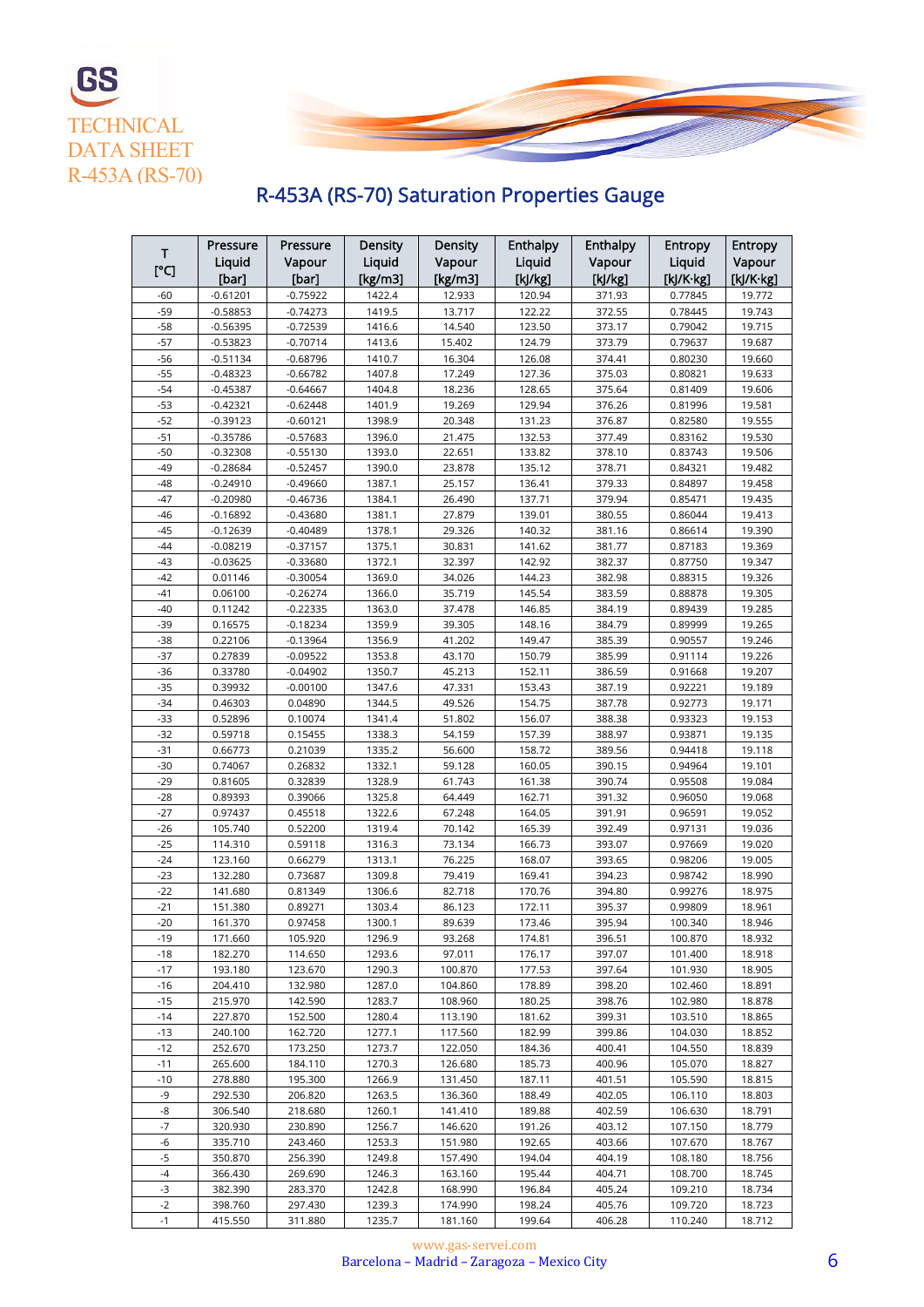



# R-453A (RS-70) Saturation Properties Gauge

|                | Pressure  | Pressure  | Density | Density   | <b>Enthalpy</b> | Enthalpy | <b>Entropy</b>  | <b>Entropy</b> |
|----------------|-----------|-----------|---------|-----------|-----------------|----------|-----------------|----------------|
| Т              | Liquid    | Vapour    | Liquid  | Vapour    | Liquid          | Vapour   | Liquid          | Vapour         |
| [°C]           | [bar]     | [bar]     | [kg/m3] | [kg/m3]   | [k]/kg]         | [k]/kg]  | $[k]/K$ · $kg]$ | [kJ/K·kg]      |
| 0              | 432.760   | 326.730   | 1232.2  | 187.510   | 201.05          | 406.79   | 110.750         | 18.701         |
| 1              | 450.400   | 341.980   | 1228.6  | 194.030   | 202.46          | 407.30   | 111.260         | 18.691         |
| $\overline{2}$ | 468.470   | 357.650   | 1225.0  | 200.740   | 203.88          | 407.81   | 111.770         | 18.680         |
| 3              | 486.990   | 373.740   | 1221.4  | 207.630   | 205.30          | 408.31   | 112.280         | 18.670         |
| $\overline{4}$ | 505.960   | 390.250   | 1217.8  | 214.710   | 206.72          | 408.81   | 112.780         | 18.660         |
| 5              | 525.380   | 407.200   | 1214.1  | 221.990   | 208.14          | 409.31   | 113.290         | 18.649         |
| 6              | 545.260   | 424.600   | 1210.4  | 229.470   | 209.57          | 409.80   | 113.800         | 18.639         |
| $\overline{7}$ | 565.620   | 442.440   | 1206.7  | 237.160   | 211.01          | 410.28   | 114.310         | 18.630         |
| 8              | 586.450   | 460.740   | 1203.0  | 245.050   | 212.44          | 410.77   | 114.810         | 18.620         |
| 9              | 607.770   | 479.510   | 1199.3  | 253.170   | 213.88          | 411.25   | 115.320         | 18.610         |
| 10             | 629.580   | 498.750   | 1195.5  | 261.500   | 215.33          | 411.72   | 115.820         | 18.600         |
| 11             | 651.890   | 518.470   | 1191.7  | 270.050   | 216.78          | 412.19   | 116.330         | 18.591         |
| 12             | 674.700   | 538.680   | 1187.9  | 278.840   | 218.23          | 412.66   | 116.830         | 18.581         |
| 13             | 698.020   | 559.390   | 1184.1  | 287.860   | 219.69          | 413.12   | 117.330         | 18.572         |
| 14             | 721.870   | 580.600   | 1180.2  | 297.130   | 221.15          | 413.58   | 117.830         | 18.562         |
| 15             | 746.240   | 602.330   | 1176.3  | 306.640   | 222.61          | 414.03   | 118.340         | 18.553         |
| 16             | 771.150   | 624.580   | 1172.4  | 316.410   | 224.08          | 414.48   | 118.840         | 18.544         |
| 17             | 796.590   | 647.360   | 1168.4  | 326.440   | 225.56          | 414.92   | 119.340         | 18.535         |
| 18             | 822.590   | 670.680   | 1164.4  | 336.740   | 227.03          | 415.35   | 119.840         | 18.525         |
| 19             | 849.140   | 694.550   | 1160.4  | 347.320   | 228.52          | 415.79   | 120.340         | 18.516         |
| 20             | 876.260   | 718.970   | 1156.4  | 358.170   | 230.01          | 416.21   | 120.840         | 18.507         |
| 21             | 903.950   | 743.960   | 1152.3  | 369.320   | 231.50          | 416.63   | 121.340         | 18.498         |
| 22             | 932.210   | 769.520   | 1148.2  | 380.760   | 233.00          | 417.05   | 121.840         | 18.489         |
| 23             | 961.060   | 795.670   | 1144.1  | 392.500   | 234.50          | 417.45   | 122.340         | 18.480         |
| 24             | 990.510   | 822.400   | 1139.9  | 404.560   | 236.01          | 417.86   | 122.840         | 18.471         |
| 25             | 1.020.600 | 849.740   | 1135.7  | 416.940   | 237.52          | 418.25   | 123.340         | 18.462         |
| 26             | 1.051.200 | 877.680   | 1131.5  | 429.650   | 239.04          | 418.64   | 123.840         | 18.453         |
| 27             | 1.082.500 | 906.250   | 1127.2  | 442.700   | 240.57          | 419.02   | 124.340         | 18.444         |
| 28             | 1.114.400 | 935.440   | 1122.9  | 456.100   | 242.10          | 419.40   | 124.840         | 18.435         |
| 29             | 1.146.900 | 965.270   | 1118.6  | 469.860   | 243.63          | 419.77   | 125.340         | 18.425         |
| 30             | 1.180.100 | 995.750   | 1114.2  | 483.990   | 245.18          | 420.13   | 125.840         | 18.416         |
| 31             | 1.213.900 | 1.026.900 | 1109.7  | 498.500   | 246.72          | 420.49   | 126.340         | 18.407         |
| 32             | 1.248.400 | 1.058.700 | 1105.3  | 513.400   | 248.28          | 420.83   | 126.840         | 18.398         |
| 33             | 1.283.500 | 1.091.200 | 1100.8  | 528.700   | 249.84          | 421.17   | 127.340         | 18.389         |
| 34             | 1.319.300 | 1.124.300 | 1096.2  | 544.420   | 251.41          | 421.50   | 127.840         | 18.379         |
| 35             | 1.355.800 | 1.158.200 | 1091.6  | 560.570   | 252.98          | 421.82   | 128.340         | 18.370         |
| 36             | 1.392.900 | 1.192.800 | 1086.9  | 577.160   | 254.56          | 422.14   | 128.840         | 18.360         |
| 37             | 1.430.800 | 1.228.000 | 1082.2  | 594.210   | 256.15          | 422.44   | 129.340         | 18.351         |
| 38             | 1.469.400 | 1.264.100 | 1077.5  | 611.730   | 257.74          | 422.74   | 129.850         | 18.341         |
| 39             | 1.508.600 | 1.300.800 | 1072.7  | 629.740   | 259.35          | 423.03   | 130.350         | 18.331         |
| 40             | 1.548.600 | 1.338.300 | 1067.8  | 648.250   | 260.96          | 423.30   | 130.850         | 18.321         |
| 41             | 1.589.400 | 1.376.600 | 1062.9  | 667.280   | 262.57          | 423.57   | 131.360         | 18.311         |
| 42             | 1.630.800 | 1.415.600 | 1058.0  | 686.850   | 264.20          | 423.83   | 131.860         | 18.301         |
| 43             | 1.673.000 | 1.455.400 | 1052.9  | 706.980   | 265.83          | 424.07   | 132.360         | 18.291         |
| 44             | 1.716.000 | 1.496.100 | 1047.8  | 727.690   | 267.48          | 424.31   | 132.870         | 18.280         |
| 45             | 1.759.700 | 1.537.500 | 1042.7  | 749.000   | 269.13          | 424.53   | 133.380         | 18.270         |
| 46             | 1.804.200 | 1.579.700 | 1037.5  | 770.930   | 270.79          | 424.75   | 133.880         | 18.259         |
| 47             | 1.849.500 | 1.622.800 | 1032.2  | 793.520   | 272.46          | 424.94   | 134.390         | 18.248         |
| 48             | 1.895.500 | 1.666.700 | 1026.8  | 816.770   | 274.14          | 425.13   | 134.900         | 18.237         |
| 49             | 1.942.400 | 1.711.500 | 1021.4  | 840.730   | 275.83          | 425.30   | 135.410         | 18.225         |
| 50             | 1.990.100 | 1.757.200 | 1015.9  | 865.420   | 277.52          | 425.46   | 135.930         | 18.214         |
| 51             | 2.038.500 | 1.803.700 | 1010.3  | 890.870   | 279.24          | 425.61   | 136.440         | 18.202         |
| 52             | 2.087.800 | 1.851.200 | 1004.6  | 917.110   | 280.96          | 425.74   | 136.960         | 18.190         |
| 53             | 2.137.900 | 1.899.500 | 998.8   | 944.190   | 282.69          | 425.85   | 137.470         | 18.177         |
| 54             | 2.188.900 | 1.948.800 | 993.0   | 972.140   | 284.44          | 425.95   | 137.990         | 18.164         |
| 55             | 2.240.700 | 1.999.100 | 987.0   | 1.001.000 | 286.19          | 426.03   | 138.510         | 18.151         |
| 56             | 2.293.400 | 2.050.300 | 981.0   | 1.030.800 | 287.96          | 426.10   | 139.030         | 18.138         |
| 57             | 2.347.000 | 2.102.400 | 974.8   | 1.061.600 | 289.75          | 426.14   | 139.560         | 18.124         |
| 58             | 2.401.400 | 2.155.600 | 968.5   | 1.093.500 | 291.55          | 426.17   | 140.090         | 18.110         |
| 59             | 2.456.700 | 2.209.800 | 962.1   | 1.126.500 | 293.36          | 426.17   | 140.620         | 18.095         |
| 60             | 2.512.900 | 2.265.000 | 955.6   | 1.160.700 | 295.19          | 426.15   | 141.150         | 18.080         |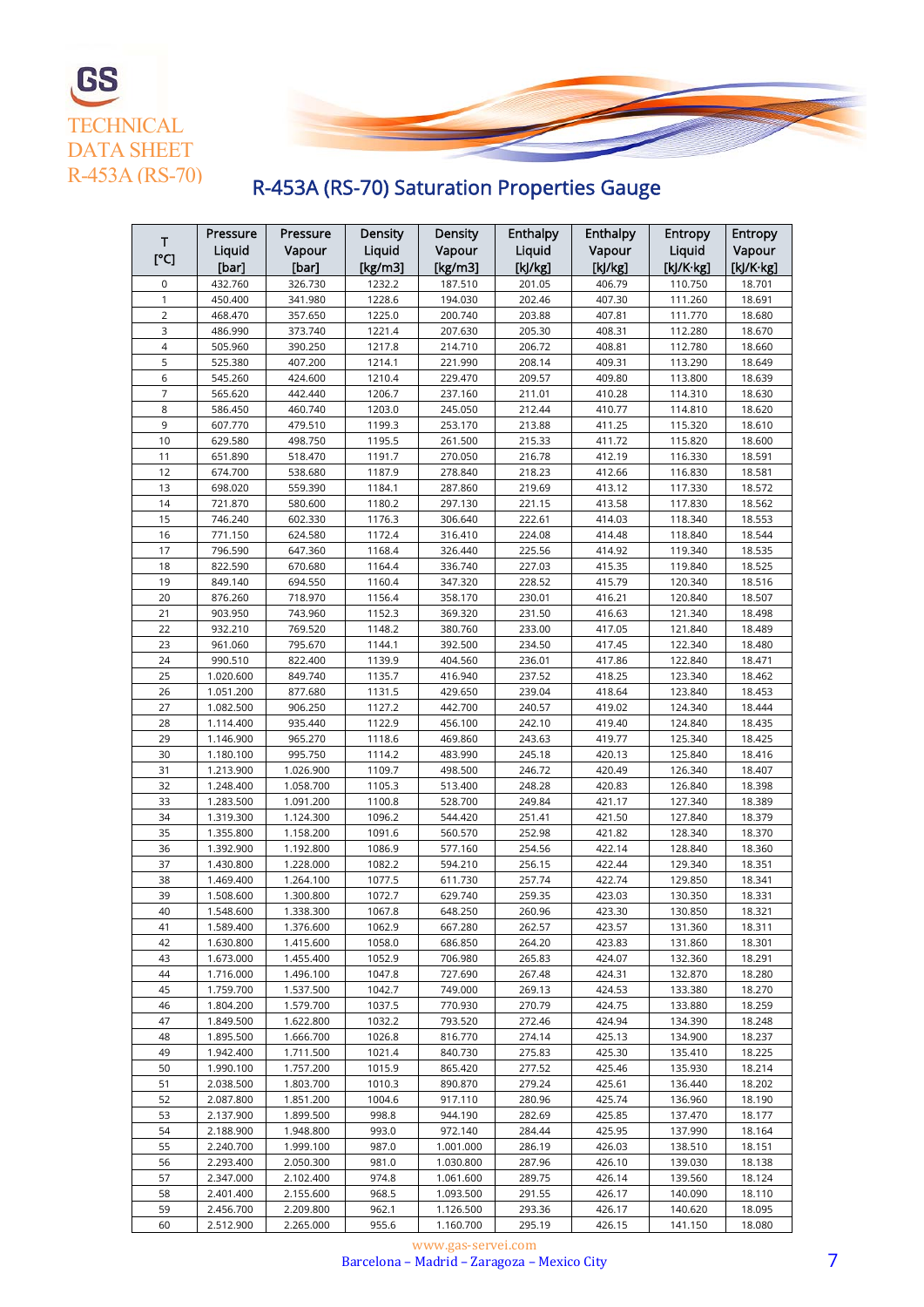



Mollier Diagram



**Pressure (bar)**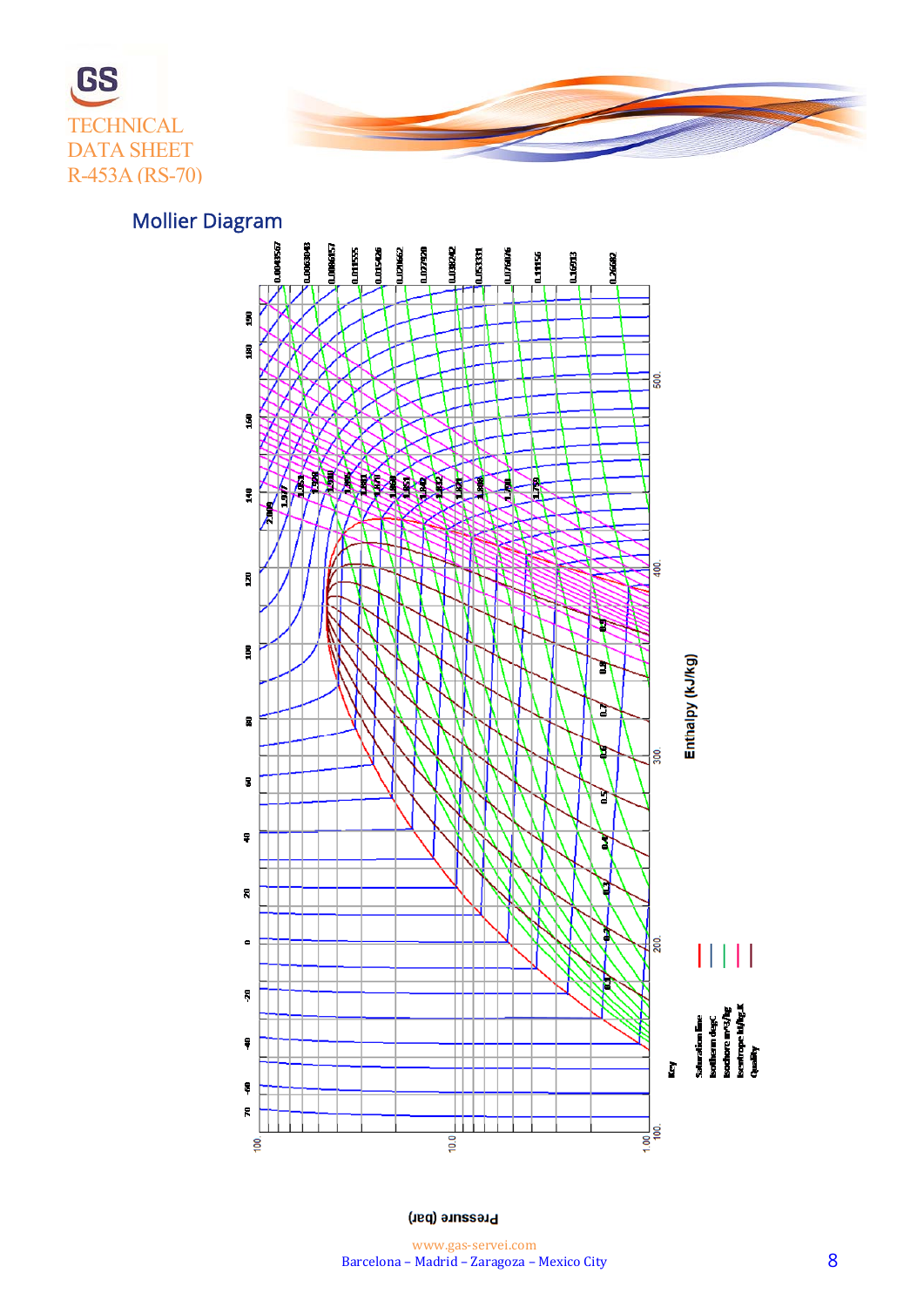

### Questions and answers about R-453A (RS-70)

#### 1 Q: What is RS-70?

 A: RS-70 is a direct substitute (drop-in) for R-22 in most applications, without effect on ozone layer (ODP= 0) and with a low global warming potential (GWP).

#### 2 Q: What does RS-70 contain?

A: RS-70 is a blend of HFC 134a, HFC 125, R-32, R-227ea, HC iso-pentane (R-601a) and n-butane (R-600).

#### 3 Q: Has RS-70 an ASHRAE number and which is its classification?

 A: Yes, RS-70 has been assigned the ASHRAE number R-453A with an A1 classification, which indicates low toxicity and non-flammability in all fractionation conditions.

#### 4 Q: Is RS-70 subject to a phase-out according to regulations, such as CFC and HCFC

 A: No, none of RS-70 components is subject to a gradual elimination schedule under Montreal Protocol or European regulations.

#### 5 Q: Is RS-70 non flammable and non toxic?

 A: Yes, RS-70 is non toxic and non flammable under fragmentation conditions according to the norm ASTM 681-98. It belongs to group L1.

#### 6 Q: Can RS-70 be used with mineral and alkyl benzene lubricants?

 A: Yes, there is no need to change to synthetic polyester oil (POE), since it operates satisfactorily with traditional lubricants. The return of the oil depends on certain design and operating conditions. In some systems with extensive and complex piping configurations, in flooded evaporators or in systems in which the accumulator of the suction line acts as a low pressure receiver, it is recommended to replace all or part (approximately 25%) of the oil quantity in the compressor with POE. See guidelines for conversion.

#### 7 Q: What is the main advantage of RS-70?

 A: RS-70 is the direct replacement for R-22 with the lowest Global Warming Potential (GWP) on the market. RS-70 is one product to replace R-22 in all installations, except for flooded evaporators, which can only be substituted with RS-45. With RS-70 there is no need to change the original mineral lubricant and it operates satisfactorily in the full range of temperatures commonly found in R-22, both in high and low. Pressures allow operating with elements from the existing installation, without having to change anything. RS-70 is suitable with expansion valves (TXV) and with capillary (fixed orifice) systems. Because RS-70 is a direct replacement (Drop-In), it is the perfect solution for food industries that cannot stop their production to replace R-22 for R-404A.

#### 8 Q: Can RS-70 be used to recharge an installation containing R-22?

 A: The standard recommendation is not to mix refrigerants. Adding RS-70 to a R-22 system will not form an azeotropic blend thus will not generate higher pressures.

 Not only theoretical tests but also trials carried out in existing installations suggest that RS-70 may be used to top up R-22 leaks in any proportion without affecting the performance of the equipment.

#### 9 Q: Which is the compression ratio of RS-70?

 A: Having high compression ratios could result in increased energy expenditure and damages to the compressor; RS-70 has a compression ratio equal to R-22.

#### 10 Q: Is RS-70 as efficient as R-22?

 A: Tests show that RS-70 has a higher coefficient of performance than R-22 and therefore, it is more efficient energetically.

#### 11 Q: What tests have been carried out with RS-70, and what are the results?

 A: In conversions from R-22 to RS-70, it has been verified that RS-70 is a direct replacement (Drop-In) and that no oil change or any other modifications are needed in the installation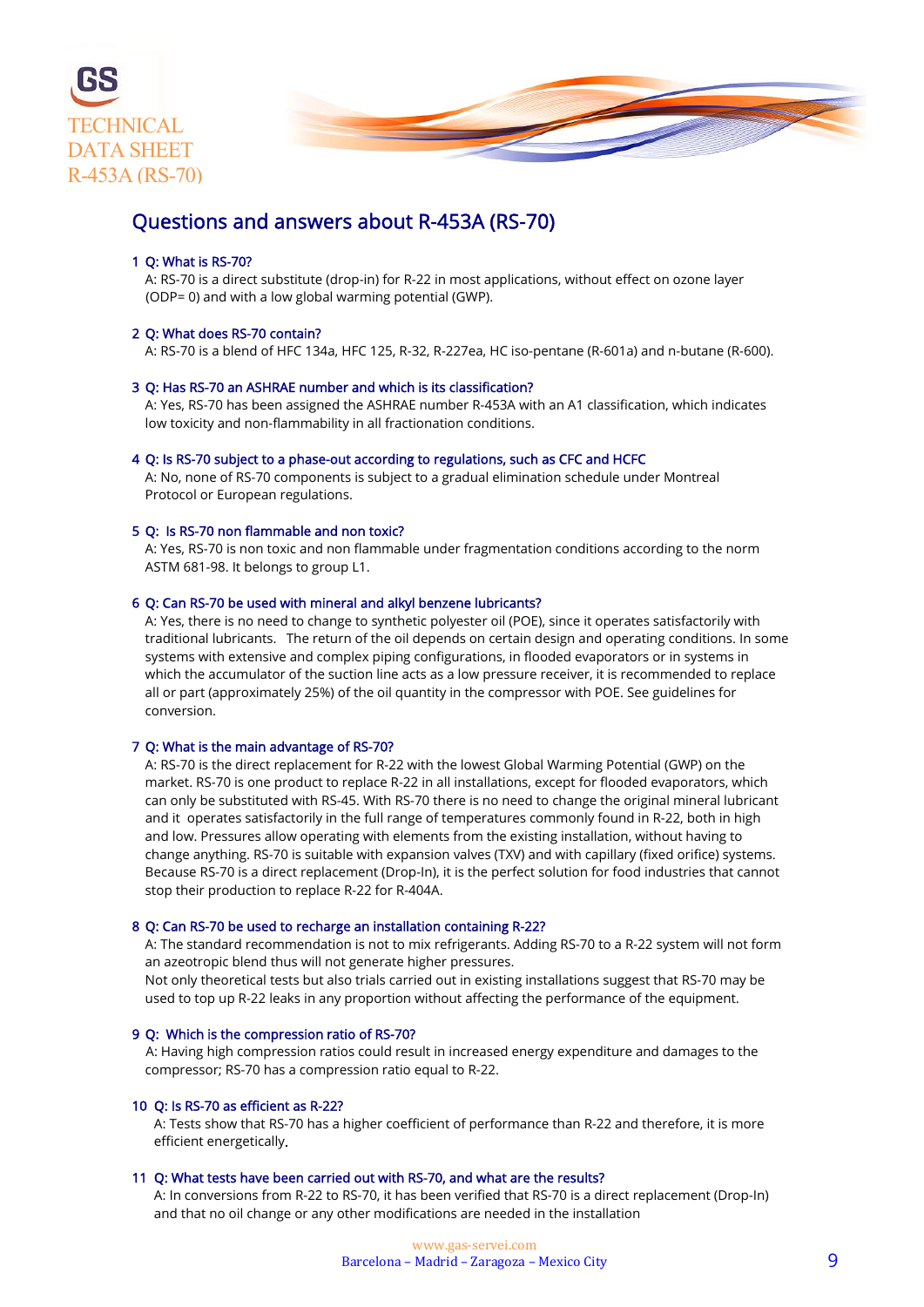



#### 12 Q: What is the RS-70 glide?

A: 4,2ºC approximately.

#### 13 Q: Should RS-70 be charged in liquid or gas form?

 A: Because RS-70 is a blend, it is recommended to load the system in liquid phase. However, if the entire contents of the bottle must be introduced, it can be charged in gas phase.

#### 14 Q: Have containers of RS-70 dip tube?

 A: It depends on the type of container. All blue containers of Gas Servei S.A. have it. In the case of not having it, it is recommended to reverse container.

#### 15 Q: Is RS-70 included in Significant New Alternatives Policy Program (SNAP)?

A: Not yet, but the process has been initiated.

#### 16 Q: How are RS-70 pressures compared to R-22?

A: The RS-70 pressure discharge is about 0,5bar higher than R-22.

#### 17 Q: What is RS-70 capacity compared to R-22?

 A: The capacity of RS-70 matches R-22 from high to low temperatures across the temperature range where R-22 is commonly found.

#### 18 Q: How are the RS-70 operating temperatures compared to R-22?

A: RS-70 discharges temperature are lower than those of R-22.

#### 19 Q: What are RS-70 flammability characteristics?

 A: RS-70 is not flammable at room temperature and atmospheric pressure, and has the same classification as R-410A, R-134a, R-404A, R-409A (FX56), R-507, etc.

#### 20 Q: What are the decomposition products resulting from RS-70 combustion?

 A: The decomposition products resulting from RS-70 exposure to a high temperature source are similar to those formed by R-22 when exposed to fire. The decomposition products in each case are irritating and toxic, and self-contained breathing equipment should be used if such a possibility exists.

#### 21 Q: Must any special precaution be taken when using RS-70?

 A: No special precautions should be taken with RS-70. As with all refrigerants, common sense and good practices are always recommended. The use of hygroscopic synthetic lubricants (POE) can be avoided with the use of RS-70, so there is no need to take special care with moisture even though, the ingress of moisture is to be avoided at all times.

#### 22 Q: Is RS-70 compatible with refrigeration and air conditioning systems designed for R-22?

 A: Yes, RS-70 is compatible with all materials commonly used in systems that were designed and charged with R-22. As with R-22, magnesium and zinc alloys should be avoided.

#### 23 Q: Can RS-70 be recovered and recycled?

 A: Yes, RS-70 can be recovered and reused after a cleaning process, and delivered to an authorized waste manager for further regeneration.

#### 24 Q: Which are the guidelines to change R-22 to RS-70?

 A: The procedure to replace R-22 with RS-70 is simple. After recovering R-22 and fully evacuating, use the same type of lubricant, replace the filter / drier and introduce around the same amount of RS-70 as the original R-22 charge. See guidelines for conversion.

#### 25 Q: What is the price of RS-70 compared to other alternatives?

A: RS-70 is competitive in price with regard to other R-22 substitutes.